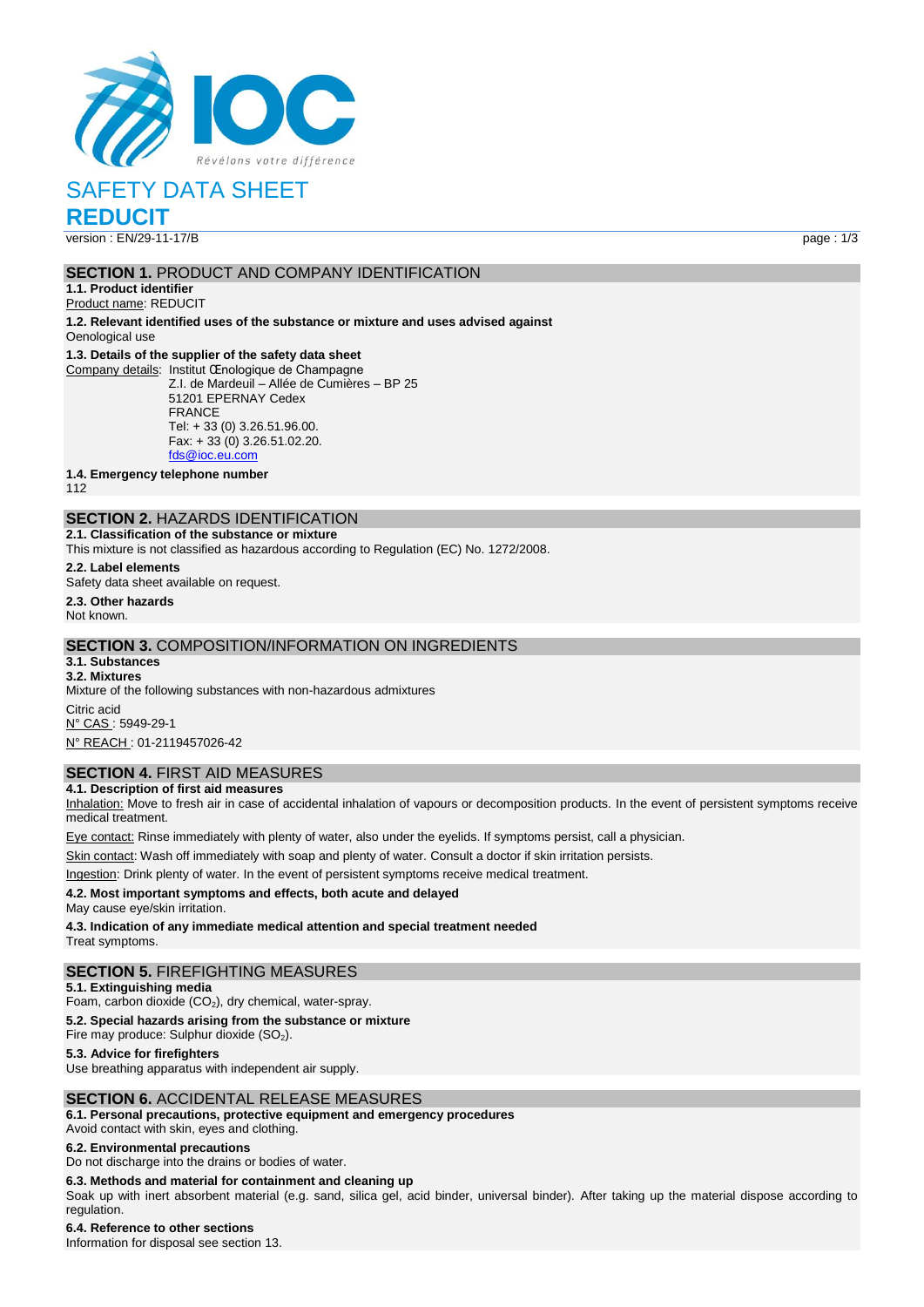

# SAFETY DATA SHEET

**REDUCIT**

version : EN/29-11-17/B page : 2/3

# **SECTION 7.** HANDLING AND STORAGE

**7.1. Precautions for safe handling**

Advice on safe handling : Keep container tightly closed. Avoid contact with skin, eyes and clothing.

Advice on protection against fire and explosion : No special protective measures against fire required

**7.2. Conditions for safe storage, including any incompatibilities**

Store only in original container at cool and aired place. Keep away from food, drink and animal feeding stuffs.

**7.3. Specific end use(s)**

**Additive** 

# **SECTION 8.** EXPOSURE CONTROL / PERSONAL PROTECTION

**8.1. Control parameters**

No data available.

#### **8.2. Exposure controls**

Appropriate engineering controls: Ensure adequate ventilation, especially in confined areas.

Protective and hygiene measures: . Avoid contact with skin, eyes and clothing.

Eye/face protection: Eye wash bottle with pure water (EN 15154). Tightly fitting goggles (EN 166).

Hand protection: Protective gloves resistant to chemicals made off butyl, minimum coat thickness 0,7 mm, permeation resistance (wear duration) approx. 480 minutes, i.e. protective glove <Butoject 898> made by [www.kcl.de.](http://www.kcl.de/) The exact break through time has to be found out by the manufacturer of the protective gloves.

Skin protection : Long sleeved clothing (EN 368).

Respiratory protection : Breathing apparatus in the event of aerosol or mist formation.

## **SECTION 9.** PHYSICAL AND CHEMICAL PROPERTIES

**9.1. Information on basic physical and chemical properties** Apperance : Liquid light blue. Odour : Sulphur Odour threshold : No data available pH : 2.2 Melting / freezing point : No data available Initial boiling point and boiling range : No data available Flash point: No data available Evaporation rate: No data available Flammability (solid, gas): No data available Upper/lower flammability or explosive limits: No data available Vapour pressure: No data available Vapour density: No data available Relative density: 1,01 - 1,02 g/cm<sup>3</sup> Solubility(ies): No data available Partition coefficient: n-octanol/water: No data available Auto-ignition temperature: No data available Decomposition temperature: < 80°C Viscosity: No data available Explosive properties: No data available Oxidising properties: No data available **9.2. Other information**

## **SECTION 10.** STABILITY AND REACTIVITY

**10.1. Reactivity** No data available

**10.2. Chemical stability** No decomposition if stored and applied as directed.

**10.3. Possibility of hazardous reactions** No data available

**10.4. Conditions to avoid**

To avoid thermal decomposition, do not overheat.

**10.5. Incompatible materials**

No data available